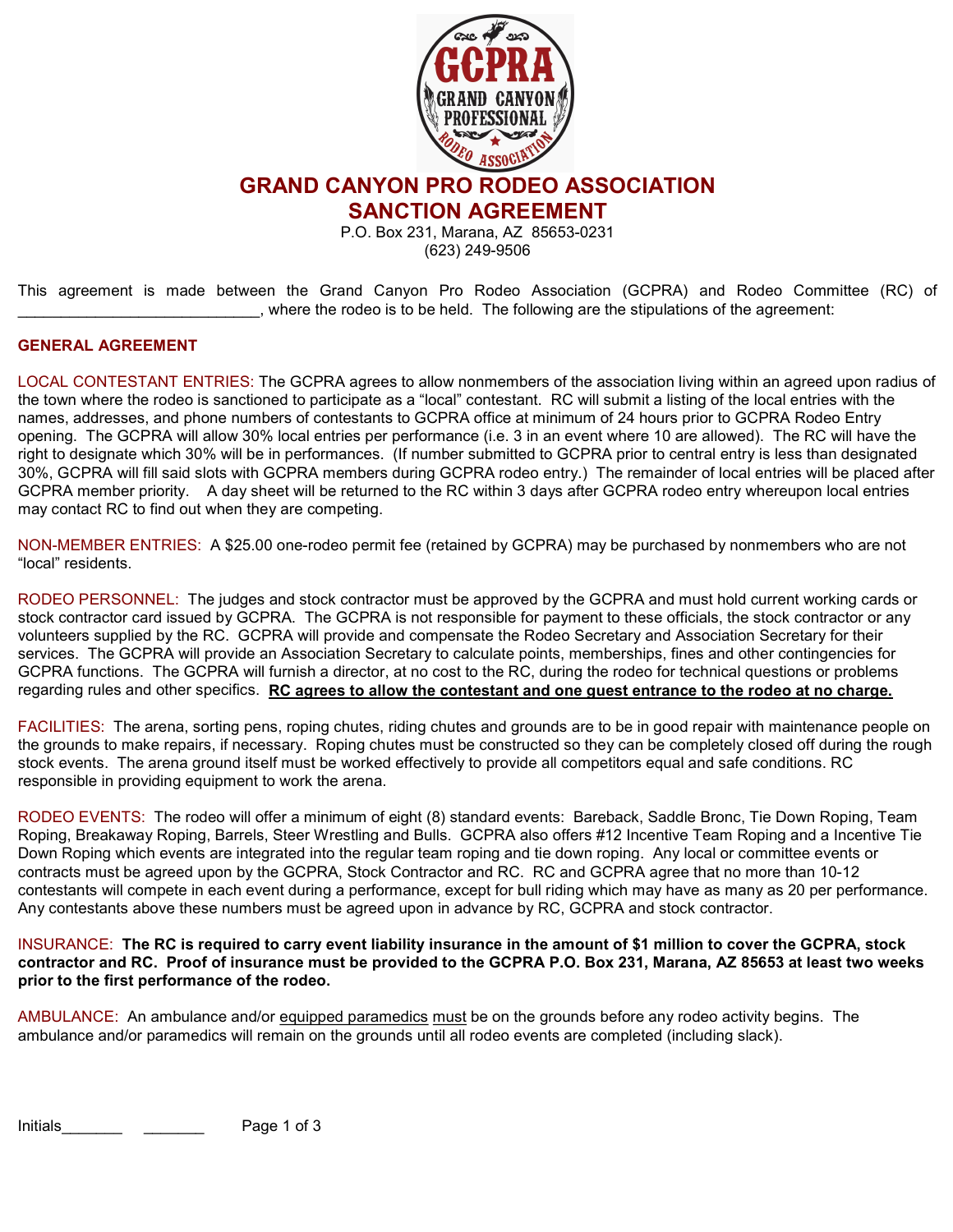GCPRA reserves the exclusive right to co-sanction this rodeo with other rodeo associations. GCPRA reserves the right to advertise for our Corporate Sponsors at lead sanction rodeos. This may include but not limited to the display of banners, flags and promotional items. Made a part of this agreement is the attachment indicating specifics of the rodeo, added money, prizes and entry dates. Any additional agreements or instructions of the RC must be attached and made a part of this agreement, if it is not on this agreement it will NOT be honored after the fact. This agreement shall be in effect upon the authorized signature of an officer of the GCPRA and the Rodeo Chairman of the rodeo committee. All GCPRA rules will be adhered to for said rodeo. Any charges to contestants in addition to entry fees must be approved by GCPRA in signed sanction agreement.

GCPRA agrees to sanction the rodeo and will provide the following:

- Contestant Advertising for the Rodeo
- Approved GCPRA Photographer
- Judge and Personnel Approval
- **GCPRA Rodeo Entry**
- Approved Rodeo Secretary
- Day Sheets (Contestant List)
- Payoffs to Contestants
- Director(s) for duration of rodeo
- GCPRA appointed sponsor flag team
- Stock fee of \$13.50 per entry excluding Barrel Racing and additional event fees. (Team roping one stock charge of \$17 per team.)

## RC agrees to produce the rodeo and will provide the following:

- ♦ Approved Stock Contractor holding current GCPRA stock contractor card
- RC will negotiate with stock contractor to determine who will provide and compensate:
- All rodeo stock

Bull Fighter and/or Clown

Approved Rodeo Judges-with a \$225 minimum compensation per day per Judge

Pick Up Men

Announcer

Qualified Timers

Arena Facilities

Arena Director, Barrier Assistants, Bucking Chute Gate Attendants, Stripping Chute

Wranglers & Gate Attendant, Timed Event Chute Attendants, Catch Pen Gate Attendant,

and chute help to run up stock, and equipment to work the arena.

- Promotional Advertising and Programs
- Ambulance and/or equipped paramedics
- Entry Gate People and any necessary Security
- Liability Insurance \$ 1 Million Dollars naming GCPRA as additional insured
- Minimum added money of \$200 per event for BB, SW, SB, CR, BKWY, TR, BRLS, BR -- \$100 minimum added Inc CR, #12TR & Inc BRL
- Added money when no qualified rides GCPRA keeps and places in bonus pot at finals.

| Additional provisions/instructions are attached; | (Yes or No)            |
|--------------------------------------------------|------------------------|
| <b>GRAND CANYON PRO RODEO ASSN.</b>              | <b>RODEO COMMITTEE</b> |

 $\_$  , and the set of the set of the set of the set of the set of the set of the set of the set of the set of the set of the set of the set of the set of the set of the set of the set of the set of the set of the set of th Authorized GCPRA Director/Officer Date **Rodeo Committee Chairman** Date

 $\_$ Printed Name

 $\_$ Address

 $\_$ City/State/Zip \_\_\_\_\_\_\_\_\_\_\_\_\_\_\_\_\_\_\_\_\_\_\_\_\_\_\_\_\_\_\_\_\_\_\_\_\_\_\_\_\_ Phone

Number Page 2 of 3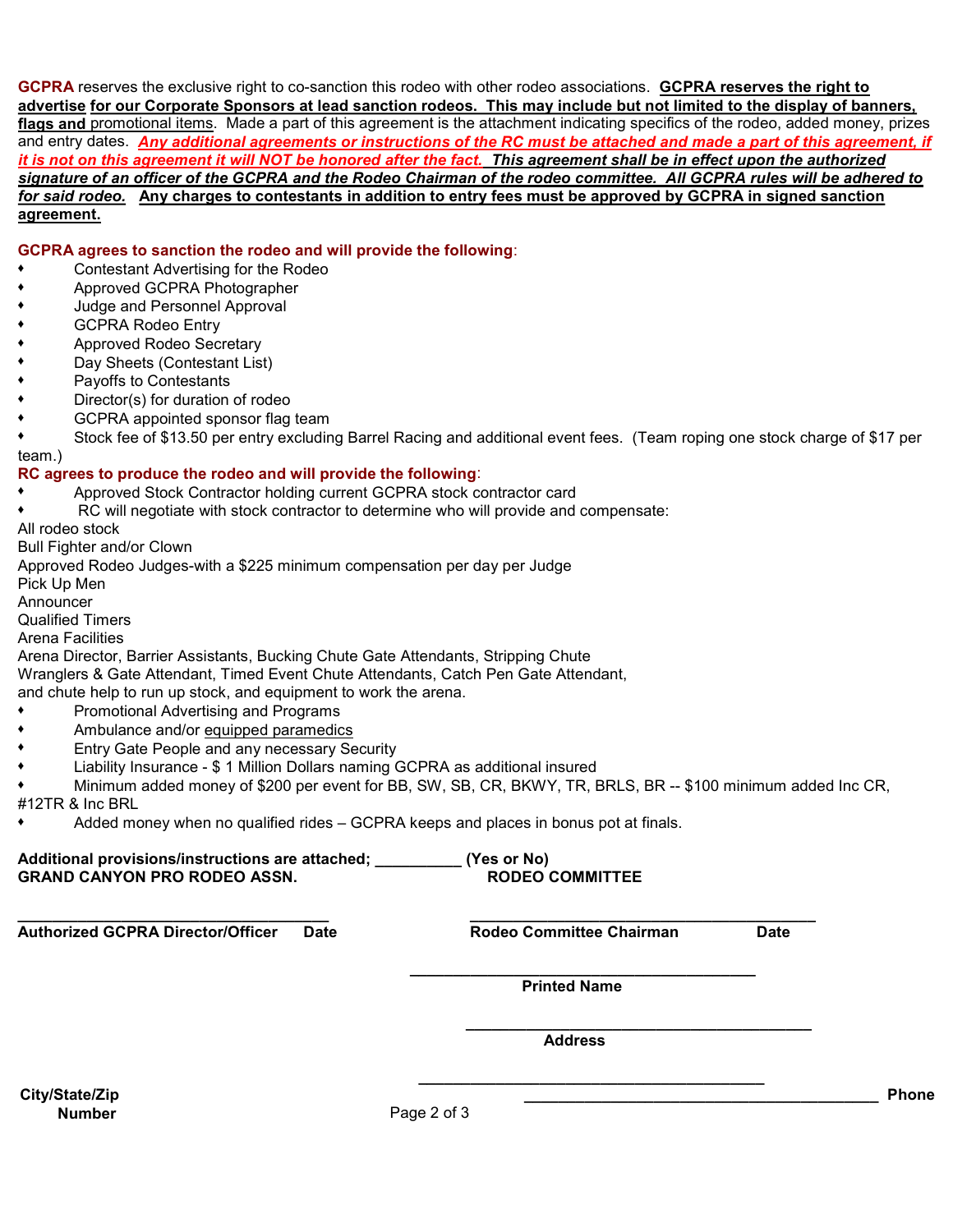## RODEO FACT SHEET

| STOCK CONTRACTOR: __________<br>ADDRESS                                                                                                     |                                                                                                                              |  |  |  |
|---------------------------------------------------------------------------------------------------------------------------------------------|------------------------------------------------------------------------------------------------------------------------------|--|--|--|
| <b>NAME</b>                                                                                                                                 | <b>PHONE</b><br>INDIVIDUAL EVENT ENTRY FEE, ADDED MONEY AND EVENT SPECIFIC INFORMATION                                       |  |  |  |
| <b>EVENTS</b><br><b>ENTRY FEES</b>                                                                                                          | <b>ADDED MONEY/PRIZES</b><br><b>OTHER INFORMATION</b>                                                                        |  |  |  |
| Bareback (BB)<br>\$85                                                                                                                       |                                                                                                                              |  |  |  |
| Saddle Broncs (SB)<br>\$85                                                                                                                  |                                                                                                                              |  |  |  |
| Bull Riding (BR)<br>\$95                                                                                                                    |                                                                                                                              |  |  |  |
| Tie Down Roping (TD)<br>\$85                                                                                                                |                                                                                                                              |  |  |  |
| Steer Wrestling (SW)<br>\$85                                                                                                                |                                                                                                                              |  |  |  |
| Team Roping Header (TR) \$100/man<br>May enter twice<br>Team Roping Heeler (TR) \$100/man<br>May enter twice<br>Breakaway Roping (BKWY)\$85 |                                                                                                                              |  |  |  |
| Barrel Racing (BRLS) \$75                                                                                                                   |                                                                                                                              |  |  |  |
| Additional Events: We ask that you add equal added money to these events.                                                                   |                                                                                                                              |  |  |  |
| #12 Incentive Team Roping Header \$100/man<br>May enter twice                                                                               | Must show current USTRC or<br><b>WSTR Card</b>                                                                               |  |  |  |
| May enter twice<br>Incentive Tie Down Roping (ITD)\$85                                                                                      | Must show current USTRC or<br><b>WSTR Card</b><br>the control of the control of the control of the control of the control of |  |  |  |
| Incentive Barrel Racing (IBRLS) \$75                                                                                                        | <u> 1990 - Johann Barbara, martxa alemaniar a</u>                                                                            |  |  |  |
|                                                                                                                                             |                                                                                                                              |  |  |  |
| GCPRA RODEO ENTRIES (Wednesday 10 days prior to event) (GCPRA Members & Permit entries):                                                    |                                                                                                                              |  |  |  |
|                                                                                                                                             | (ALL EVENTS)                                                                                                                 |  |  |  |
| GCPRA RODEO ENTRY: Online at gcpra.net                                                                                                      |                                                                                                                              |  |  |  |